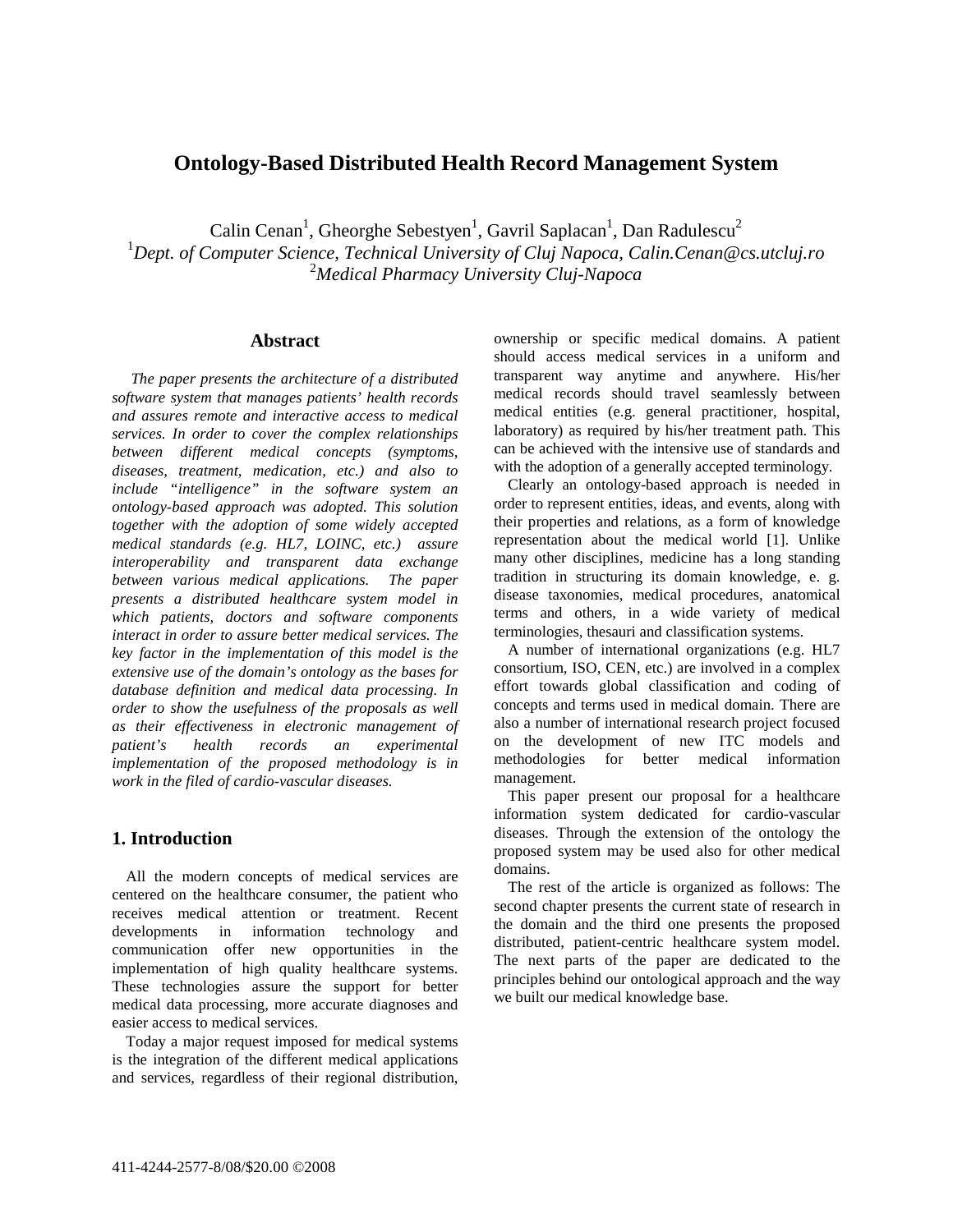#### **2. Related Work**

Medical informatics standards are critical for design of terminologies, which are increasingly used to populate clinical databases. Medical classification, or medical coding, is the process of transforming descriptions of medical diagnoses and procedures into universal values. Some widely recognized medical coding standards used in our system are:

• Diagnosis-Related Group (DRG) - system to classify hospital cases

• International Classification of Diseases and related health problems,  $10^{th}$  revision (ICD-10) [2]

• Logical Observation Identifiers Names and Codes (LOINC) - database and universal standard for identifying laboratory observations [3]

• National Drug Code (NDC) - directory of registered drug establishments provided by U.S. Food and Drug Administration (FDA) [4]

• Health Level Seven (HL7) provide standards for the exchange, of electronic health information [5]

The medical community has long been sensitive to the need of modeling its knowledge and of making its terminologies explicit. Therefore, there exist several terminological or ontological resources that model parts of the medical domain: controlled medical vocabularies such as the Systematized Nomenclature of Medicine, Clinical Terms (SNOMED CT) [6], GALEN [7], MENELAS [8], ONIONS library [9], or the highly complex UMLS [10] used to allow a standard, accurate exchange of data content between different systems and providers.

SNOMED, the Systematized Nomenclature of Medicine, is a standardized medical vocabulary that has been accepted internationally. Intended to completely and logically interrelate groupings of defined medical terms, SNOMED is a formalized, information-packed set of more than 300,000 coded medical terms.

UMLS, the Unified Medical Language System is an umbrella system which covers many medical thesauri and classifications. From a conceptual perspective, the UMLS can be divided into a Semantic Network (SN) which forms the upper ontology and consists of semantic types linked by semantic relations and a Meta-thesaurus which contains concepts assigned to one or more types. Given the size, the evolutionary diversity and inherent heterogeneity of this huge UMLS semantic network, there is no surprise that the lack of a formal semantic foundation leads to inconsistencies and circular definitions [11].

#### **3. Architecture of healthcare system**

In order to define the system's architecture a number of aspects must be taken into consideration. The first is the distributed nature of the medical data and services. Every entity involved in the medical system (general practitioners, hospitals, laboratories) should administer their one medical information using an appropriate application (server). But, a patient treatment may involve a number of entities, so their corresponding applications must exchange medical data concerning the patient. Automatic data transfer must be assured when a patient goes from his/her general practitioner to the laboratory or to the hospital and backwards.

Another important aspect taken into consideration is the possibility for a patient to access medical services from home, using a terminal (PC, PDA, intelligent phone). The system must allow off-line or on-line consultations and remote data acquisition from portable medical equipments.

The medical data security is another important issue. All the transfers must be done in accordance with the privacy rules accepted in medical systems.



Fig1. General view of the Distributed system

Figure 1 shows the general view of the proposed system, in which the following elements can be identified:

• medical applications (servers) adapted for every type of medical entity (general practitioner office, hospital, laboratory application)

• main actors of the system: patients at home, general practitioners, specialists (in hospitals), laboratory analysts

• interactions between actors and servers and between servers

A medical application (server) has a multi-layer structure. Figure 2 shows the main software components organized on the following layers: medical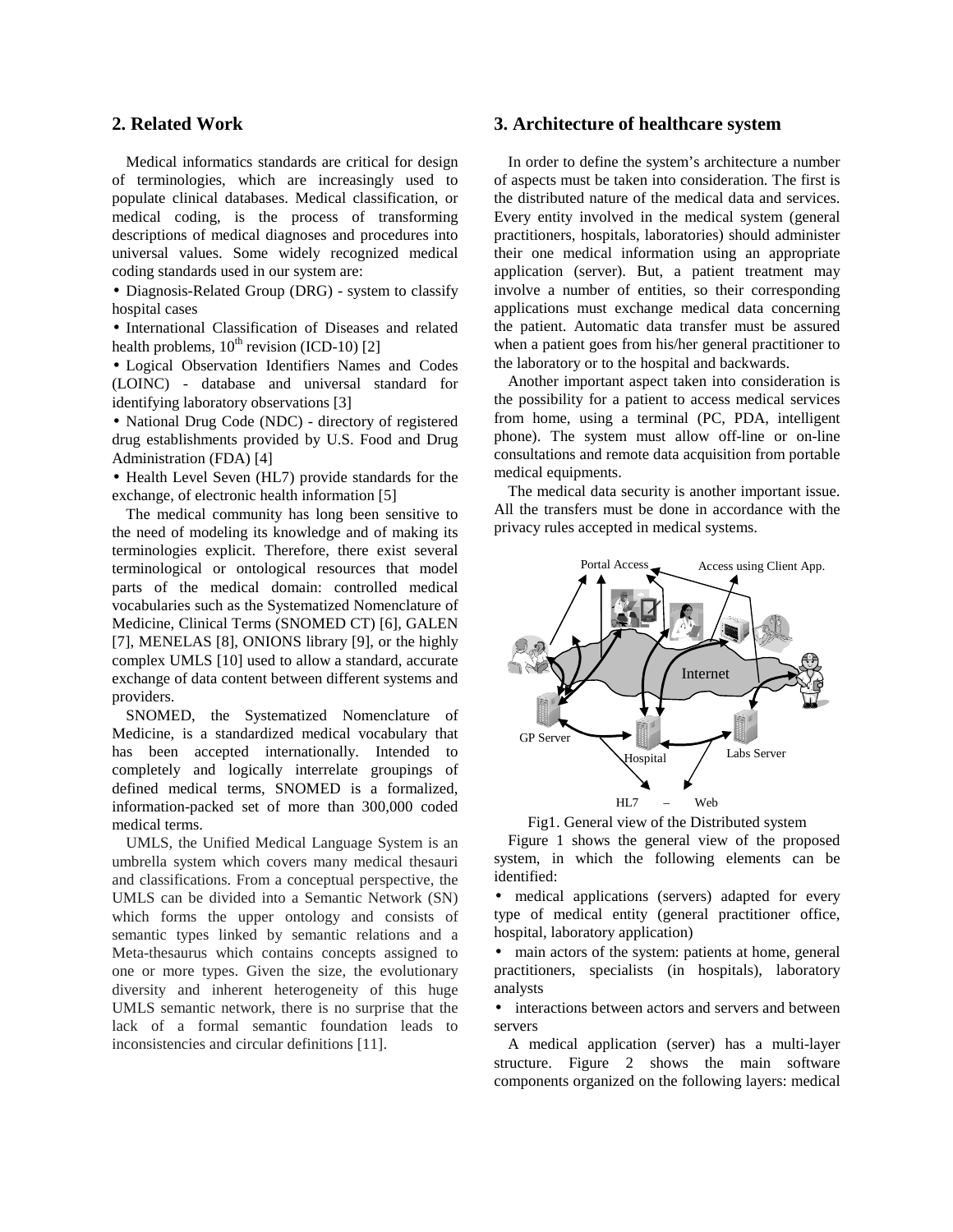knowledge database layer, access control layer, data processing layer and user and service interface layer



Fig2. Multi layer structure of the Distributed Healthcare System

The database is structured on 4 components: patient records, medical documents, knowledge base and resources database. The patient records part stores all the medical information concerning patients: demographic data (recorded once) and periodical observations (results of consults). The knowledge base preserves all the concepts and relations defined in the domain's ontology and it is the bases for medical reasoning and decision. The proposed ontology will support applications both individually and, more importantly, within an environment of heterogeneous inter-working clinical information systems. The resources database is used to administer financial and medical resources (e.g. treatment costs, drugs, equipments' usage, etc.) The medical documents part preserves all the official documents generated during the healthcare process.

The access control layer is responsible for the authorization of users for different operations: recording, viewing medical data, modifying records, etc. The business interaction block is managing the interactions between the actors and the system during a medical procedure in accordance with rules in the ontology (based on treatment plans). The diagnosis and treatment module is the decision support unit for the medical diagnoses. This module generates suggestions concerning treatments based on the patient's medical data and rules specified in the ontology. The statistical processing module contains a set of predefined procedures that allow statistical evaluations on the medical data repository. The administration module is

used to keep track of the usage of resources, cost and will export data to other resource management systems.

## **4. Ontology for the Cardiology Domain**

In our approach the ontology has the central role of knowledge representation. It contains domain concepts and knowledge about patient characteristics.

The main part of the ontology implemented in our project is inspired by a knowledge base that should assist in management of heart failure patients. The current version of the constructed heart failure ontology is presented in [12] and it is available at http://lis.irb.hr/heartfaid/ontology/. The design of the heart failure ontology has started from the terms defined in [13]. In order to connect the ontology concepts with the terms defined in UMLS appropriate references were introduced for every concept.

We built the medical ontology encoded in an internal format of a database, without a representation readable by a human user. All the ontology's elements were properly translated in our database. So we have tables in our database to store concepts, instances of concepts, concept hierarchy and relationships between different concepts and instances, synonyms and UMSL synonyms. The slots from ontology are a little bit difficult to store in the database so we need many tables to store these properties: tables to store slot's characteristics like name, tables to store possible associations, and tables to store the actual values of these slot. According to this we have for example tables to store the fact that "*Indicated*" is the name of a slot connecting instances and also that this slot is a valid property only for instances of concepts "*Patient characteristics*", "*Testing*", "*CHF risks*", "*Classification*" and "*Treatment*". We can store the fact that for "*Felodipine*" (which is an instance of "*Calcium antagonist*" and further an instance of the super class "*Heart failure medication group*") this slot is related to instances like "*Diastolic hypertension*", "*Unstable angina*" and "*Systolic hypertension*" which are instances of concept "*Patient characteristics*". For example the instances "*Diastolic hypertension*" and "*Systolic hypertension*" of concept "*Hypertension*" are "*Patient characteristics"* via sub classes "*Diagnosis*", "*Cardiovascular system related*", "*Artery and blood disorder*" and "*Blood pressure disorder*".

Medical plans have the goal of indicating the decisions and tasks most appropriate for optimizing health outcomes and controlling costs. They are built either from loose indications of a preferred set of choices or from normative rules requiring more or less strict adherence.